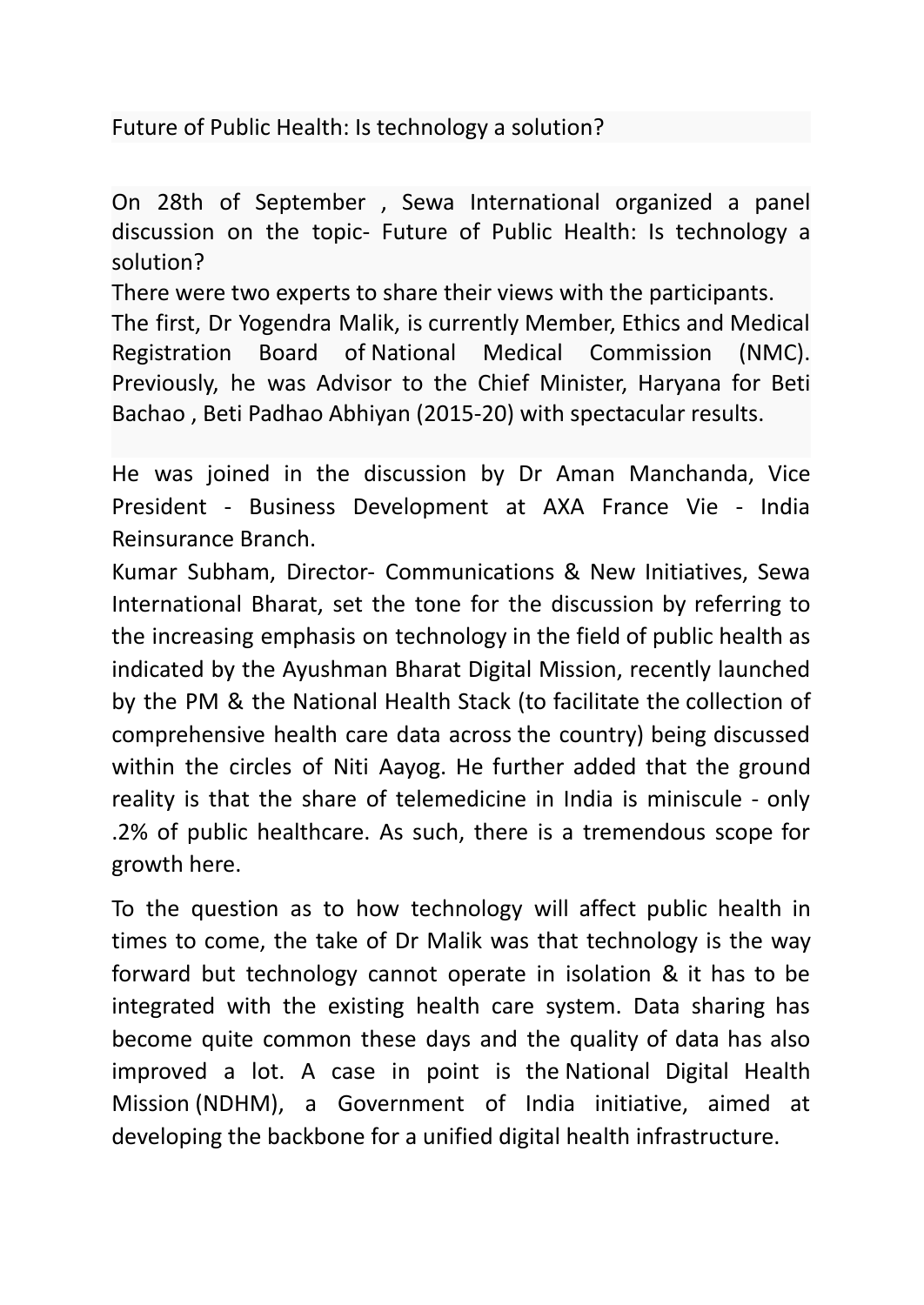Dr Aman Manchanda also agreed that technology is the only way we can scale Public Healthcare. In the rural areas, clinics are far away. There are 740 million people who access internet through mobile phones thus having virtual proximity with the doctors. The current pandemic has also given a boost to tele medicine.

Responding to the question if India is ready for tech-based health solutions, Dr Malik opined that it is only through the use of technology that we have moved from individualistic approach to targeted & collective approach like Poshan Abhiyan to tackle the problem of malnutrition. Our PM has given us an optimistic target of a TB free country to be achieved by 2025, though for the world it is 2030. All this is possible through the use of technology only. We are poised to achieve single platform reporting though NHA (National Health Authority) & NDHM (National Digital Health Mission).

Dr Manchanda also said that we have adopted technology very well. But we are still far from saturation. There is a need to advertise it properly so that more & more people adopt it. Currently, only Tier 1 cities are using tele medicine.

Dr Malik added that everything develops under stress. It was under the stress of the pandemic that people resorted to tele medicine. He also held the view that telemedicine is going to stay alongside visits to the neighbourhood doctor. Giving analogy from the field of education, he was of the opinion that online classes can supplement the physical lectures but not replace them. Both are going to exist side by side.Dr Manchanda's suggestion was that people need to experience, it to like it. Touching upon the importance of insurance, he pointed out that insurance takes care of more than 60% of India's health expenditure.

Earlier, health insurance used to be out of pocket expenditure for the people but because of Ayushman Bharat, half a billion people have been covered by insurance & have access to medicine.